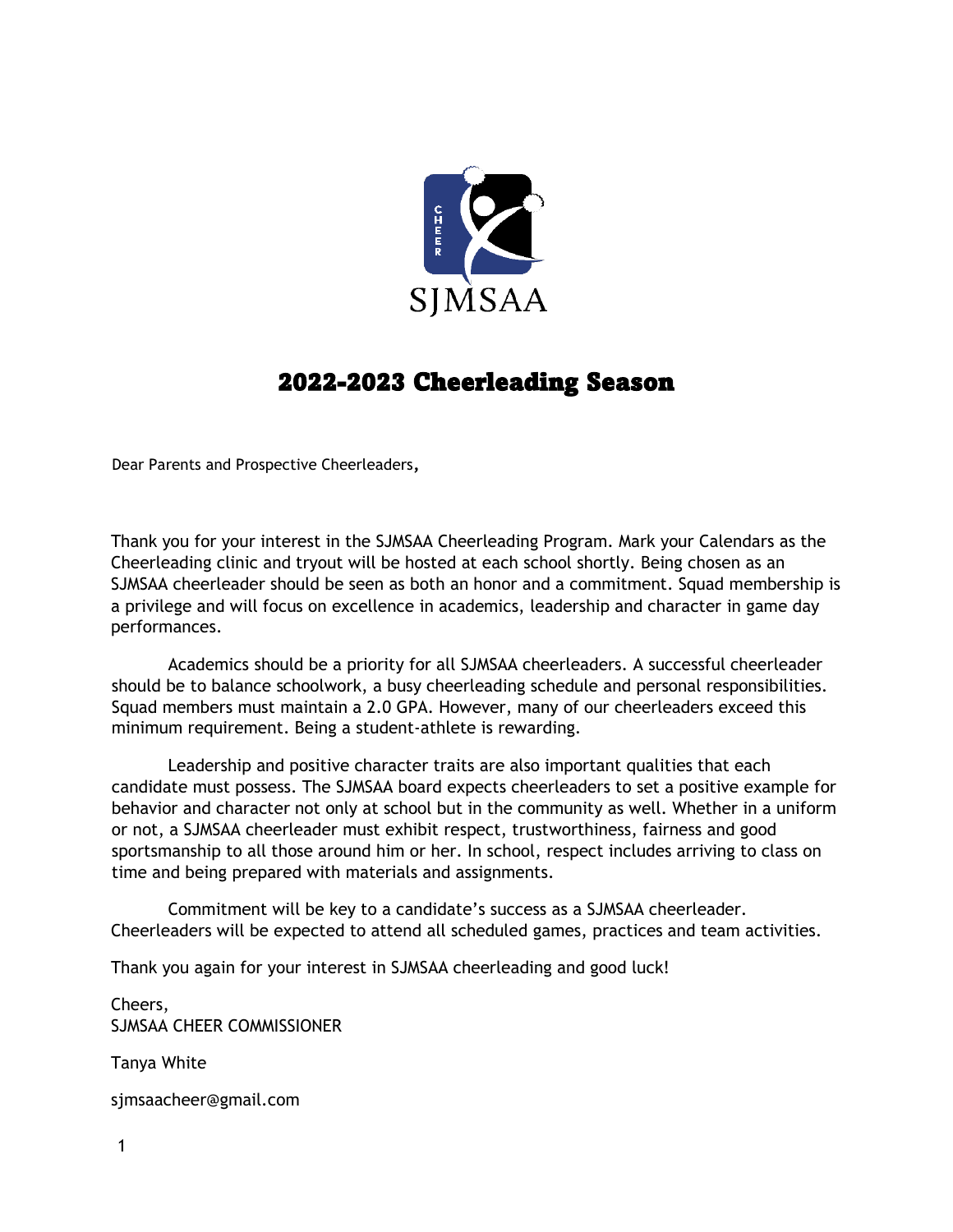# **Cheerleading By-laws**

A cheerleader is a representative of SJMSAA, whose purpose is to promote and uphold school spirit, as well as to represent SJMSAA to the high degree possible in performance, competition, and in daily life. A cheerleader's behavior should exemplify good moral character, trustworthiness, friendliness and leadership. She/he should be a positive role model for other students, and she or he should exhibit responsibility, dependability and integrity for herself/himself and others.

#### **Membership**

Cheerleading for SJMSAA is from April to March 15th. Cheerleading should take priority over ALL other extracurricular activities during the cheerleading season. If you participate in a sport other than cheerleading, you must notify a coach prior to tryouts to establish whether a conflict will arise during the cheerleading season. Failure to do so can be grounds for dismissal from the squad with no refunds.

Cheerleaders must follow all rules and regulations set forth by the St. Johns County School Board and SJMSAA and the cheerleading coach. Inappropriate behavior on or off campus, photos, any social media or texting with any SJMSAA attire on will be grounds for dismissal from the squad with no refunds.

Being selected as a cheerleader one year no way guarantees placement on the squad the following year.

The squad will be selected solely by the cheerleading coaches' discretion.

If a member quits the team during the time of tryouts to competition season, it will be up to the coaches' discretion if the athlete will be allowed to tryout out for the following year.

#### **Responsibilities**

All members will be required to attend ALL practices, ALL games, ALL competitions and ALL cheer activities

The coach will have the right to determine if a member will participate in an event according to her participation and effort during the week of a game, event competition or performance.

Every member must always maintain a 2.0 GPA. Grades will be checked with each interim and report card period.

Members will be required to pay for association fees, practice wear, camp fee, uniform and cheer accessories that each coach feels necessary. In addition, some schools do not have the privilege of practicing on campus after school. With, a gym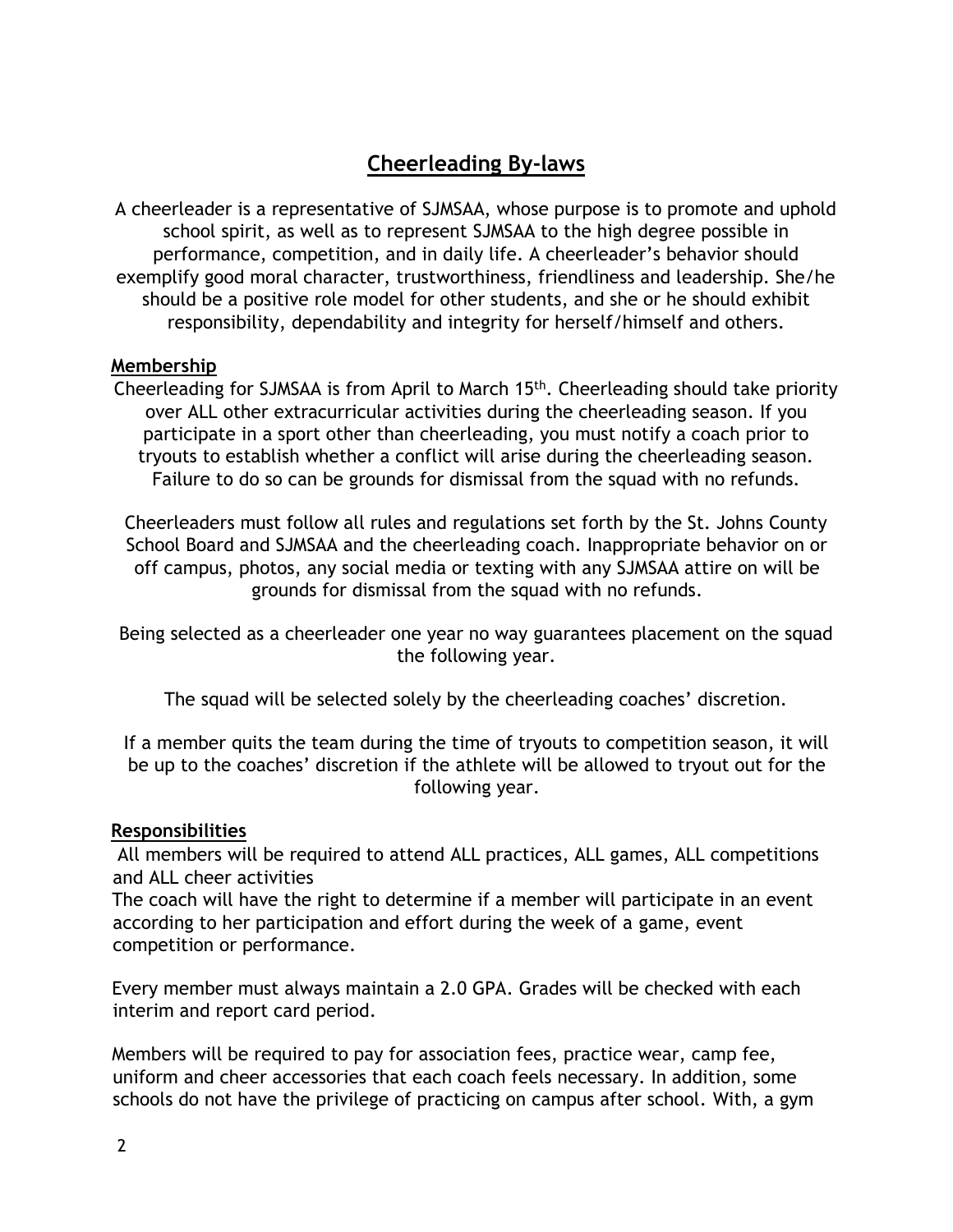fee may be required to host practices. It's also up to the coach to require girls to be enrolled in a tumbling/cheer class at a local gym. It is up to the coach to decide whether the team will compete during our season. Competition fees, choreography/music fees, coaches travel, and athletes travel fees may apply.

Practice days and times will be determined by the coach at the beginning of the season. The coach will make every effort to be consistent with the practice schedule. Please be aware that practices are added as needed throughout the season, but especially if the coach decided to compete. Sideline cheerleaders and competition team is separate. It us up to the coaches if your team competes. Your Coach will set these guidelines out at the beginning of the season. The coach will decide if the athlete has a position on the competition team or is an alternate. All alternates are expected to attend the practices that the coach requires. If you accept your position on the competition team you are required to compete at all competitions.

Cheerleaders are expected to perform at practice as they would at a game or competition.

Cheerleaders must consistently perform at or above the level exhibited at tryouts. Failure to do so will be grounds for dismissal from the squad with no refunds. Example: if a cheerleader performed a standing back tuck at tryouts, she or he must consistently demonstrate that skill throughout the season.

**Cheer Camp is MANDATORY** - Camp date is August 6<sup>th</sup> and 7<sup>th</sup> Your coach will give details for times and locations! 2022 Wild & Spirited! These camp fees are included in your registration fees

*There may be other clinics and camps that are required by the coach.*

## **Uniforms**

Uniforms will be purchased by the cheerleader. In addition, all cheer accessories will be purchased by cheerleader (bow, briefs, poms, rain jackets, bag, shoes). We do our best to be frugal and help with fundraising opportunities as much as you want to head them up and organize them. However, cheerleading is an expensive sport.

#### **Rules of Uniform**

Full cheer uniform consists of shell top, skirt, briefs, socks, cheer shoes and bow. Uniforms cannot be altered without the coach's approval.

Neither uniforms nor any practice wear are to be worn unless told to do so by your coach.

Neither uniforms nor any practice wear may be worn by or loaned to a non-team member.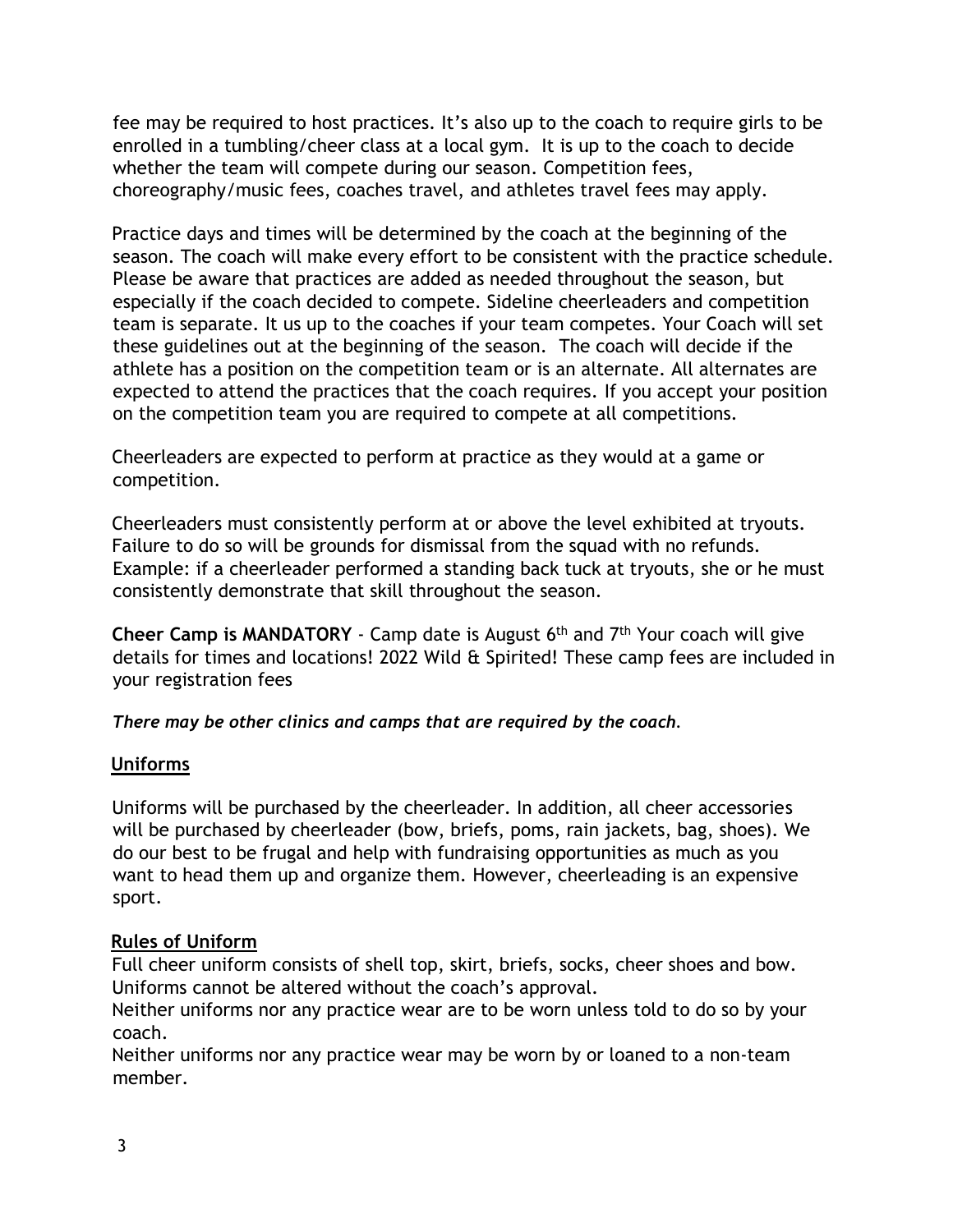Fingernails should be short with no fingernail polish worn while in uniform. Absolutely **NO** jewelry at any time should be worn with practice wear or cheer uniform. When arriving to events, practices or games, cheerleaders should be fully dressed before getting out of car.

No other apparel should be worn with uniform unless you are told to do so by coach (example: pants underneath your skirt, or jacket/sweatshirt over your uniform.)

Some cheer accessories maybe provided by the coach. If so, these are to be returned within one week of the season ending. If a cheerleader quits or is dismissed from the squad, they need to be returned immediately. Cheerleaders are responsible for replacing items that are lost or damaged.

#### **Attendance**

- 1. All practices, games and events are mandatory.
- 2. There are NO EXCUSED absences. If a cheerleader misses practices within 1 week of a performance, she/he will be benched for that upcoming performance. It is up to the coach to determine if she/he can participate on the sidelines. If a cheerleader misses practice the week of a game, event or performance she/ he will be benched and still required to attend in full uniform and sit by the coach.
- 3. All cheerleaders are required to attend practice unless she or he has an illness that is deemed contagious by a physician. Alert a coach of any illness prior to practice. If a cheerleader is ill, but not contagious, she/ he will be required to attend practice and will be permitted to sit on the side or sidelines.
- 4. If a physician has restricted a cheerleader's participation due to an injury, a doctor's clearance must be presented before the cheerleader will be allowed to resume cheerleading activities.
- 5. It is the cheerleaders' responsibility to notify the coach as soon as she/he knows they will not be in attendance to practices, games or events.
- 6. Demerits will be given for not contacting the coach in advance for missing practices, games or events.
- 7. Demerits will be given for excessive absences.
- 8. Excessive absences can result in removal from the squad with no refunds given. Commitment is vital to the success of a squad when one member is not present, it affects his or her entire stunt groups ability to practice and the team's ability to practice. This is not fair to the entire team and will not be tolerated.
- 9. If a member is absent, it is the member's responsibility to contact the coach or a teammate to learn what is missed. Failure to do so can result in demerits.

#### **Performances at Practices, games or events**

1. Upon arrival you should be dressed in FULL uniform before exiting your car.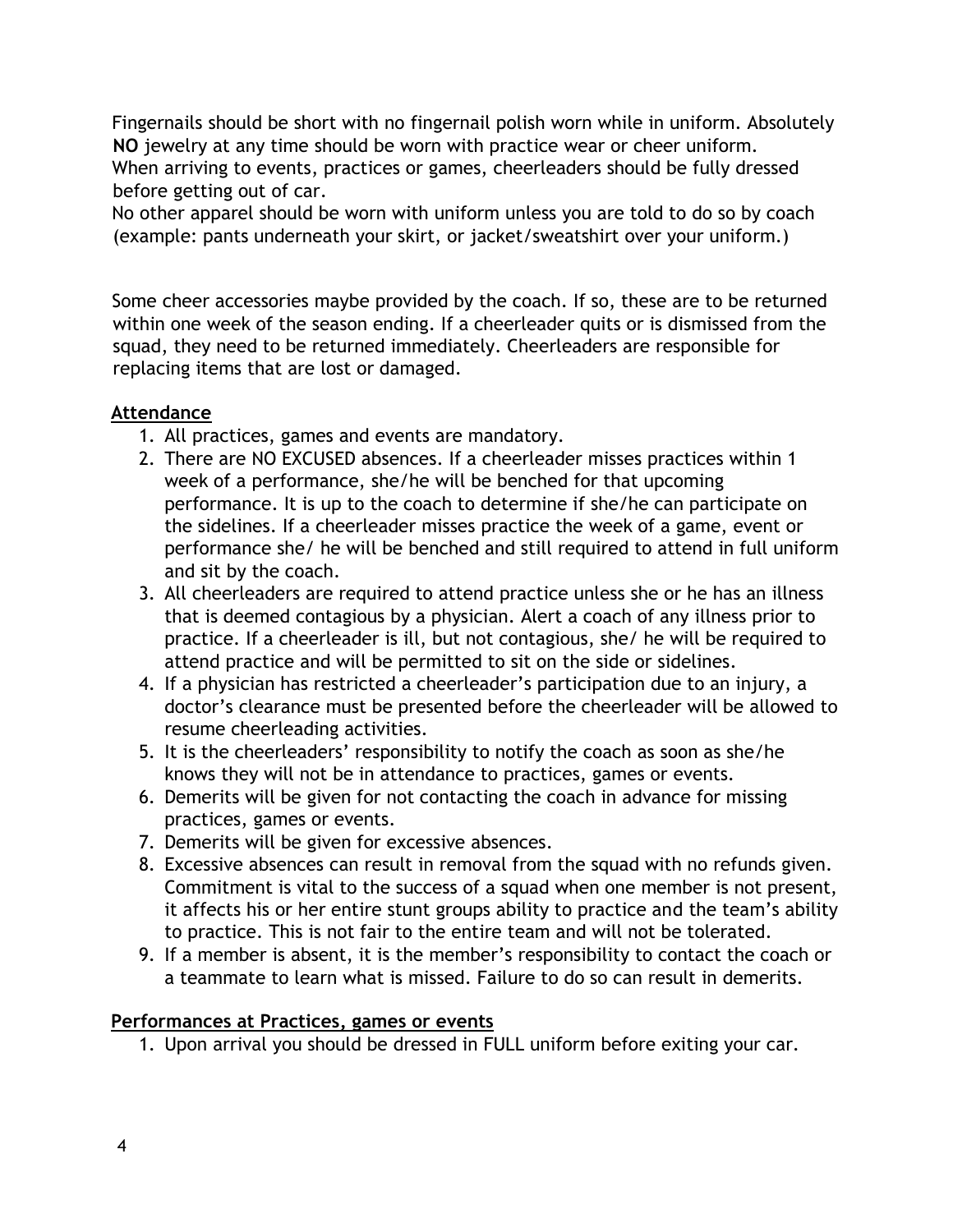- 2. Cheerleaders who appear to be improperly dressed or unprepared for practice, game or events she/he may be required to sit out. Sitting out will that the member will not participate during the event but will sit next to the coach.
- 3. Parents are responsible for transportation to and from ALL practices, games or events.
- 4. Cheerleaders are expected to arrive 10 minutes early to practice (in appropriate practice attire, prepared to begin).
- 5. Cheerleaders are expected to arrive at least 30 minutes early for games or events unless specified by the coach.
- 6. Excessive tardiness will not be tolerated can result in demerits or removal from the team with no refunds given.
- 7. Cheerleaders may not leave practice, games/sidelines or events without permission of the coach.
- 8. Specified spirit wear will be worn to school on game days. Failure to wear the assigned items when instructed will be considered defiance and will result in demerits.
- 9. Horseplay, excessive talking or laughing during practice, game or event will not be tolerated. We want you to enjoy cheering, but you must remember your purpose as a sideline cheerleader is to lead the crowd. In addition, excessive play or talking while stunting, formation on the sidelines or practice or events is grounds for removal and even dismissal from the team.

#### **Appearance**

- **1.** Cheerleader must be always neat and clean. The uniform and shoes must be cleaned regularly.
- **2.** Hair is to be always worn up out of your face with your practice or performance bow, unless directed otherwise.
- **3.** Jewelry is prohibited and is not to be worn at any practice, game or event.
- **4.** Chewing gum is prohibited and is not allowed at any practice, game or event.
- **5.** Eyes and lips must be worn at games or events unless directed otherwise.

#### **Parental Commitment**

- 1. Parents are responsible for the monetary obligation that will be clearly outlined by each school's cheerleading coach at the beginning of the season.
- 2. Parents are asked to volunteer to assist in making candy bags, team meals, transportation, head and work fundraisers and providing drinks at games.
- 3. Parents are responsible for proper and timely transportation to and from all events.
- 4. Parents are required to provide all appropriate funds and paperwork by announced deadline.
- 5. Parents must attend ALL meetings asked of the coach.
- 6. Parents understand that cheerleading is a big commitment and have read and know the mandatory dates and will have their child in attendance for her/him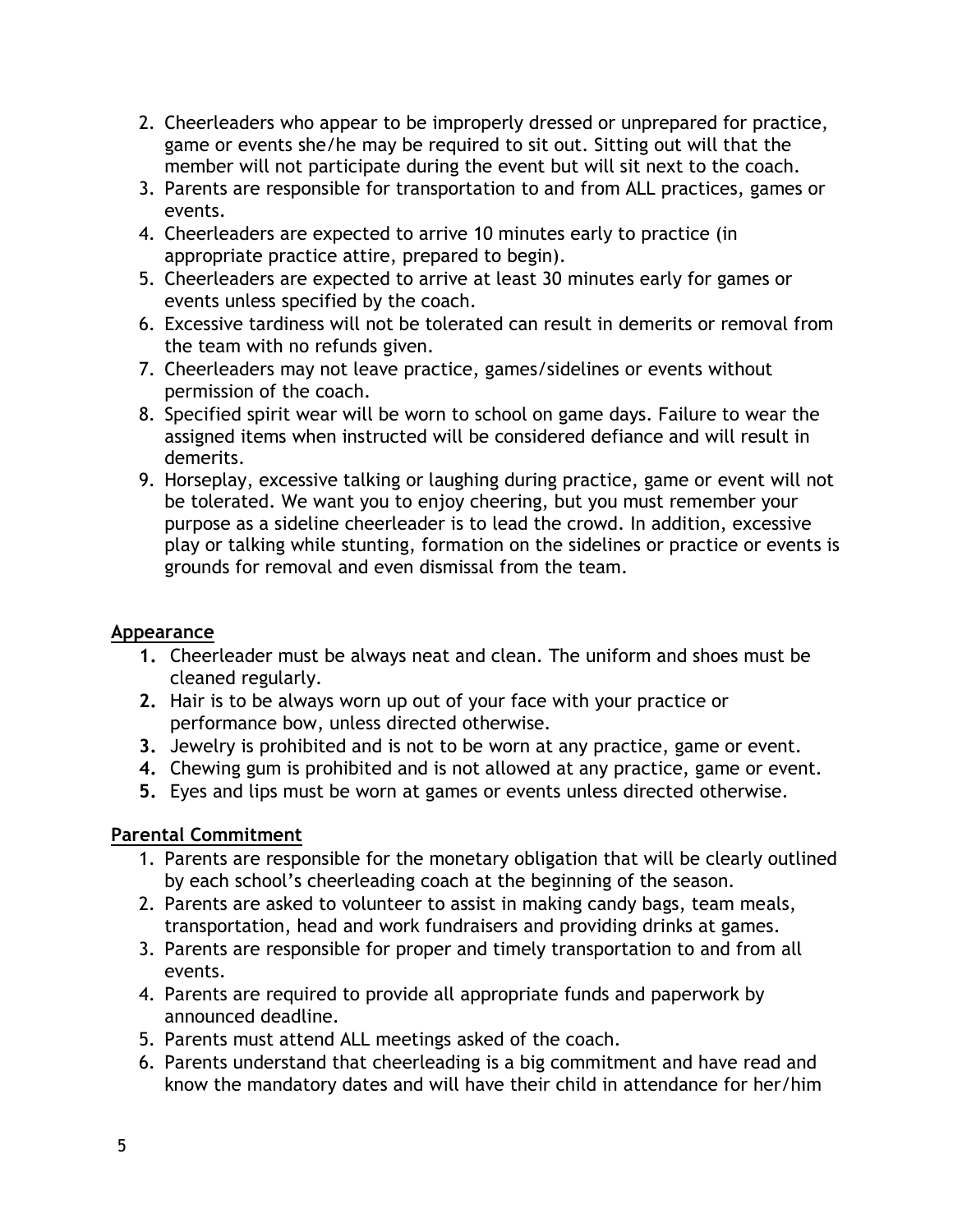to participate in this cheer season. Failure to do so can result in your cheerleader be dismissed from the team.

- 7. I understand, there are NO refunds at any time.
- 8. Parents must always show full support for the coach. We understand there may be disagreements on decisions that can or will be made. The coach's decisions are not based on your cheerleader rather than they are based on the whole team.
- 9. If you have questions or concerns, you are to contact your coach first.
- 10.Any parents that are involved in or begin gossiping amongst other parents, cheerleaders or teams is grounds for an immediate dismissal for your cheerleader. We have ZERO tolerance for gossiping parents or cheerleaders.
- 11.I understand that the demerit system is in place. My cheerleader cannot work off demerits. Once my cheerleader reaches 10 demerits she will be dismissed from the team with no refunds.
- 12.Parents are responsible for making sure the coach is contacted in advance when your cheerleader will be missing practice
- 13.I understand that there are NO EXCUSED ABSCENCES and my daughter will be benched for the upcoming performance if she were to miss practice the week prior to.
- 14.I understand that my cheerleader will be benched if she/he misses practice the week of a game or performance, but still required to have she/he in attendance, dressed out sitting by the coach.
- 15.I understand that there is a maximum of 3 days from the time the acceptance email is sent to accept my cheerleaders position on the team and submit payment for my child to participate in SJMSAA Cheer.
- 16. I understand Summer Cheer Camp is MANDATORY.
- 17.I understand if my athlete quits the team during the time of tryouts to competition season, it will be up to the coaches' discretion if the athlete will be allowed to tryout out for the following year.

18. I understand it's up to the coaches if our team will compete. The guidelines will be presented at the beginning of the season and it will be a part of the cheer season and my athlete must complete it to be in good standing unless approved

by coach.

**There is a Chain of Command for communication:**

Parent/Athlete Coach Cheer Commissioner SJMSAA Athletic Director SJMSAA Board Member SJMSAA President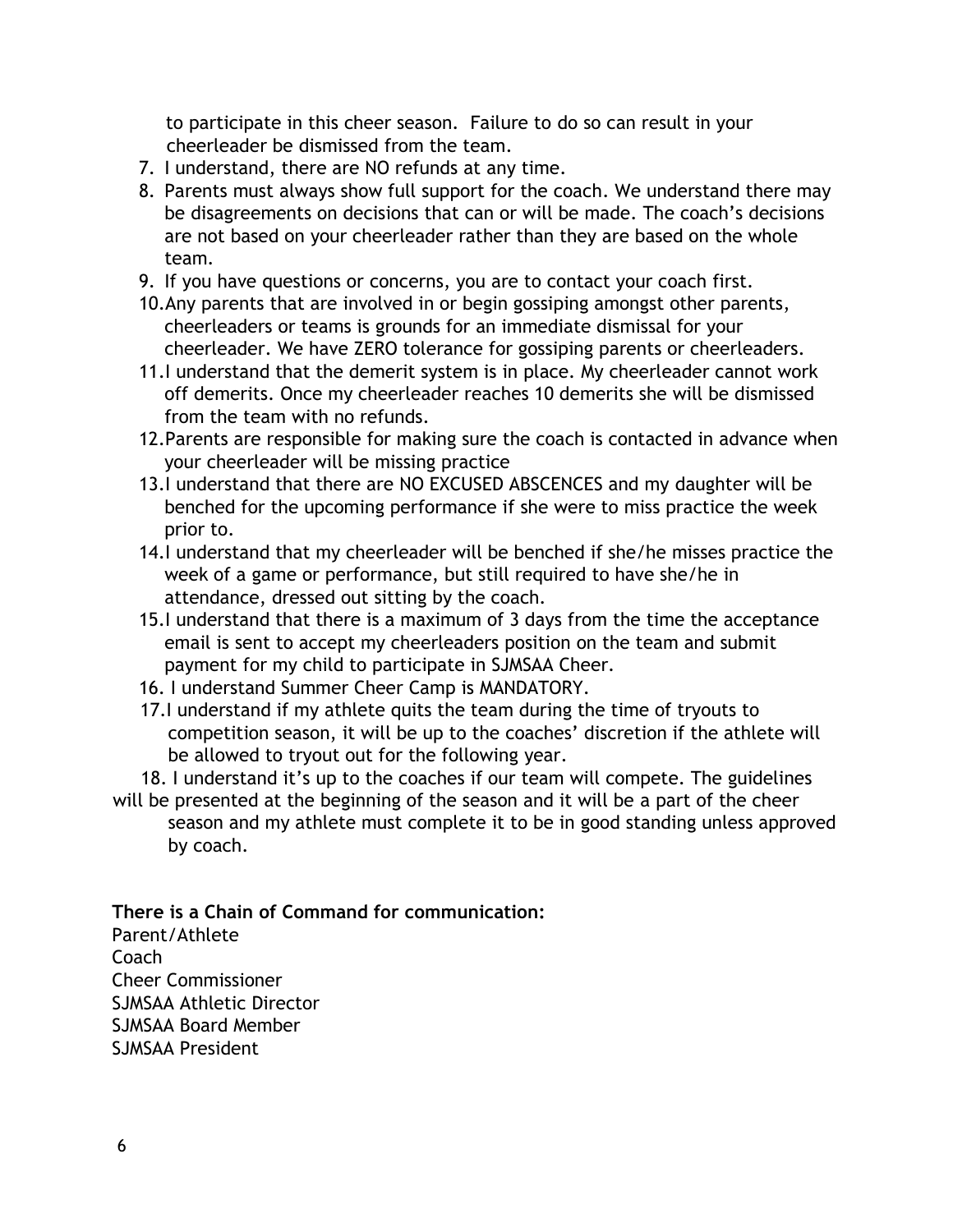Below is the SJMSAA Cheerleading Demerit System that is implemented with all SJMSAA Cheer Teams.

| Out of uniform including practices,<br>games or events,                                                                                    |                           |
|--------------------------------------------------------------------------------------------------------------------------------------------|---------------------------|
| Not being prepared for practice,<br>games or events (example: getting out<br>of car not fully dressed)                                     | $\overline{2}$            |
| Not bringing all material asked to<br>practice games or events                                                                             | $\overline{2}$            |
| Arriving late to practice, games or<br>events                                                                                              | 3                         |
| Using any foul language, disrespect,<br>laziness, arguing or starting drama<br>amongst team members, talking about<br>another team member, | 4                         |
| Failure to contact coach prior to<br>practice, games or event                                                                              | 5                         |
| Any social media, pictures, texting<br>that is deemed in appropriate                                                                       | 5-10 depending on content |

### **Demerit System**

Once cheerleader reaches 5 demerits, she/he will be benched for upcoming game or event.

Once cheerleader reaches 10 demerits, she/he will be dismissed from the team with no refunds

Cheerleader does not have the opportunity to work off demerits. Once she is benched for her first 5 demerits, those demerits stay for the remainder of the year.